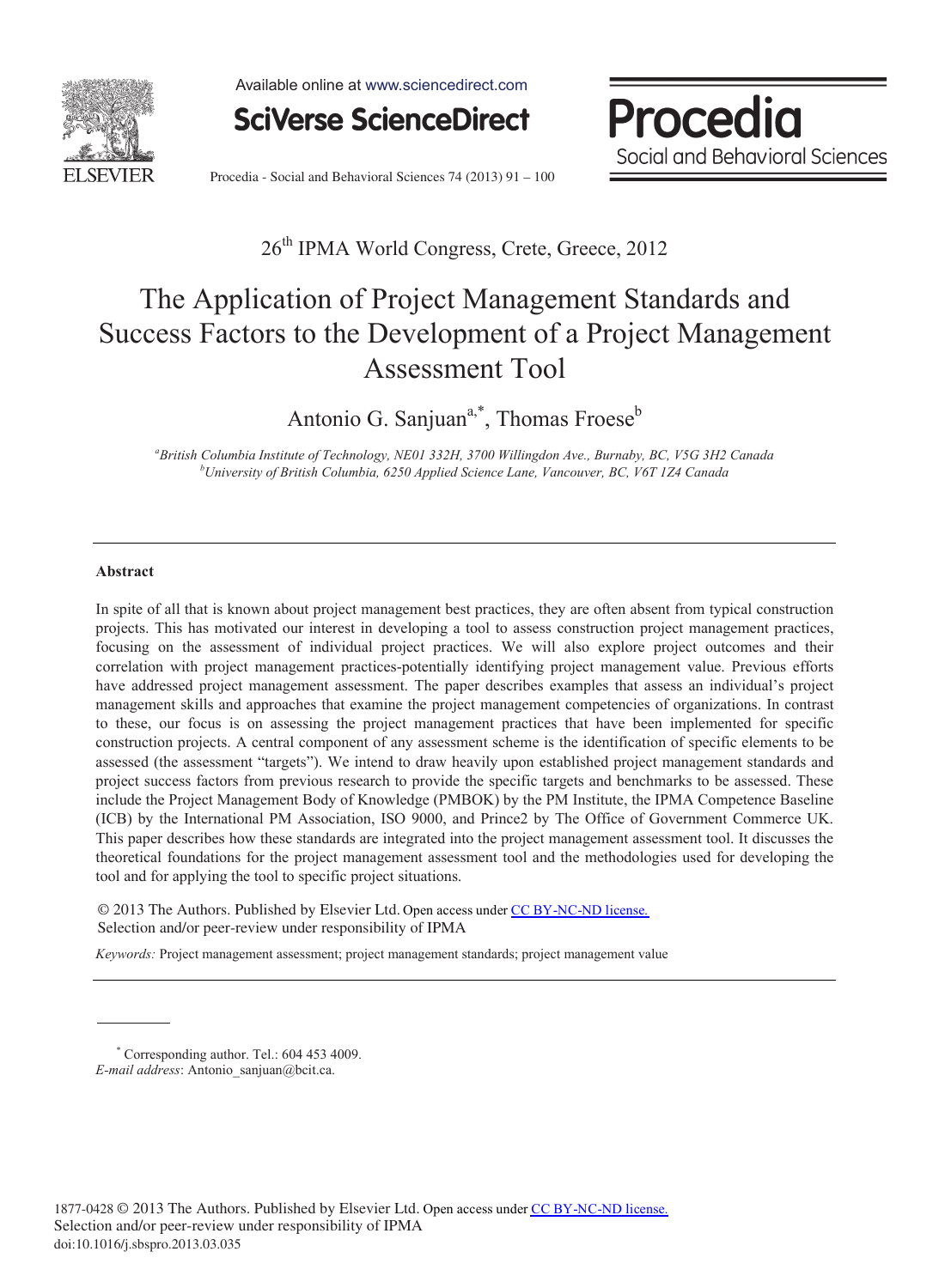#### **1. Introduction**

Project management (PM) is a vital and well-developed discipline within the construction industry. Yet, our experience is that weak PM practices continue to be commonplace, particularly among project owner organizations. Poorly managed projects cost U.S. companies and government agencies an estimated \$150 billion per year (Larson & Gray, 2011). That cost may be \$97 billion per year in Canada in public projects only, based on the study by Flyvbejerg (2002) and the investment in public projects from Statistics Canada (2011).

We suggest that two contributing factors to poor PM practices are: 1) project organizations are unaware of how their PM practices compare with best practices, and 2) project organizations are unaware and unconvinced about the value offered by various PM practices. In response, our goal is to develop an approach capable of performing the following:

- 1. Assess the PM on individual projects to benchmark the PM performance relative to PM standards of best practice.
- 2. Assess the success of construction projects and relate this to the assessed PM performance as a measure of PM value.

Our approach will take the form of a PM assessment tool that can diagnose the strengths and weaknesses of an organization's PM implementation at the project level and assess the value of PM. Some PM assessment tools currently exist, but these are generally designed to measure either organizational maturity levels or individuals' knowledge of PM. We propose to assess PM at the level of individual projects. A central component of any assessment scheme is the identification of the specific elements to be assessed (the assessment "targets"). Our methodology is to draw heavily upon established PM standards to suggest the specific PM practices that will comprise the targets and benchmark values to be assessed. A secondary source for identifying candidate assessment targets is the body of literature relating to project success factors. In addition to assessing the level of PM practices on individual projects, we will identify project outcomes, and then explore the correlation between levels of PM practices and project outcomes in order to find evidence of the value gained through PM practices.

Having used the PM standards and success factor literature to identify the PM practices to be assessed, we will develop an initial assessment tool (e.g., on-line questionnaire). This assessment tool will then be piloted at a small scale and refined prior to conducting a larger scale trial and data collection activity. These results will be evaluated both to analyze the correlation between PM practices and project outcomes, and to evaluate the assessment tool for further improvement.

This paper focuses primarily on one preliminary aspect of this research - a review of the main sources that used to identify the PM practices to be assessed. The paper first summarizes past efforts to assess PM and to measure the value of PM. The paper then surveys the major PM standards that we are drawing upon and presents an approach for their integration, followed by a review of project success factor research. The paper then provides a brief example of how these PM references are translated into assessment questions.

#### **2. Project Management Assessment Tools**

The Boston University Corporate Education Center (BUCEC, n.d.) has an online PM skills assessment. This tool is designed to measure PM technical competencies, personal competencies, and leadership and business competencies. After completing the assessment tool, the individual would identify his or her strengths and weaknesses and training needs. This PM skills assessment tool is oriented toward measuring a person's knowledge and skills. Along the same lines are the PM skills assessment tools by the Atlantic Management Center Inc. (AMCI, n.d.) and the Business Improvement Architects